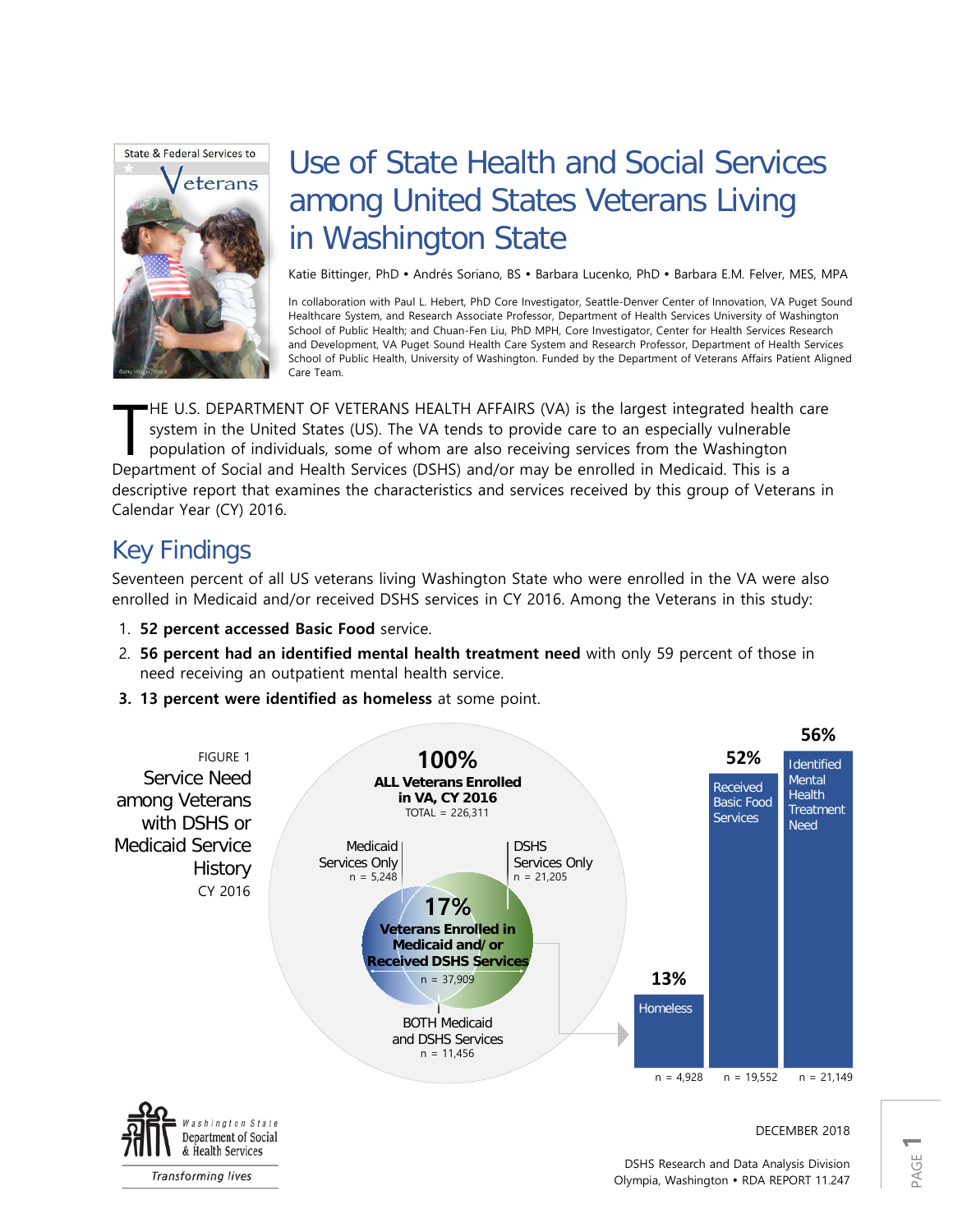# Population Characteristics

The Veteran study population and the general Medicaid adult population in Washington have distinct sociodemographic makeups. As shown in Figure 2, the general Medicaid adult population in Washington is 56 percent female, compared to only 13 percent female in the Veteran study population. The general Medicaid adult population is also younger and more racially diverse. [1](#page-1-0)

# FIGURE 2

### Sociodemographic Comparison CY 2016



### **Veterans Enrolled in the VA AND Medicaid and/or Received DSHS Services**

# DSHS Services

Figure 3 compares the percentage of those in the Veteran study population and the general Medicaid adult population who used DSHS services<sup>[2](#page-1-1)</sup> in CY 2016. Fifty-two percent of both populations received Basic Food services. However this is the only DSHS service that is used at the same rate.

The Veteran study population received Child Support and Child Welfare services at a higher rate than the general Medicaid adult population (34 percent and 8 percent compared to only 21 percent and 5 percent).

In addition, the Veteran subpopulation used Aging and Long Term Services at a higher rate (8 percent compared to 5 percent). Conversely, the general Medicaid adult population had a higher use of the Temporary Assistance for Needy Families program and Developmental Disability Services.

 $\overline{\phantom{a}}$ 

<span id="page-1-0"></span><sup>1</sup> See Appendix for additional demographic information and a comparison to All Veterans enrolled in the VA in CY 2016.

<span id="page-1-1"></span><sup>&</sup>lt;sup>2</sup> Descriptions of DSHS services are provided in the Technical Notes section at the end of the paper.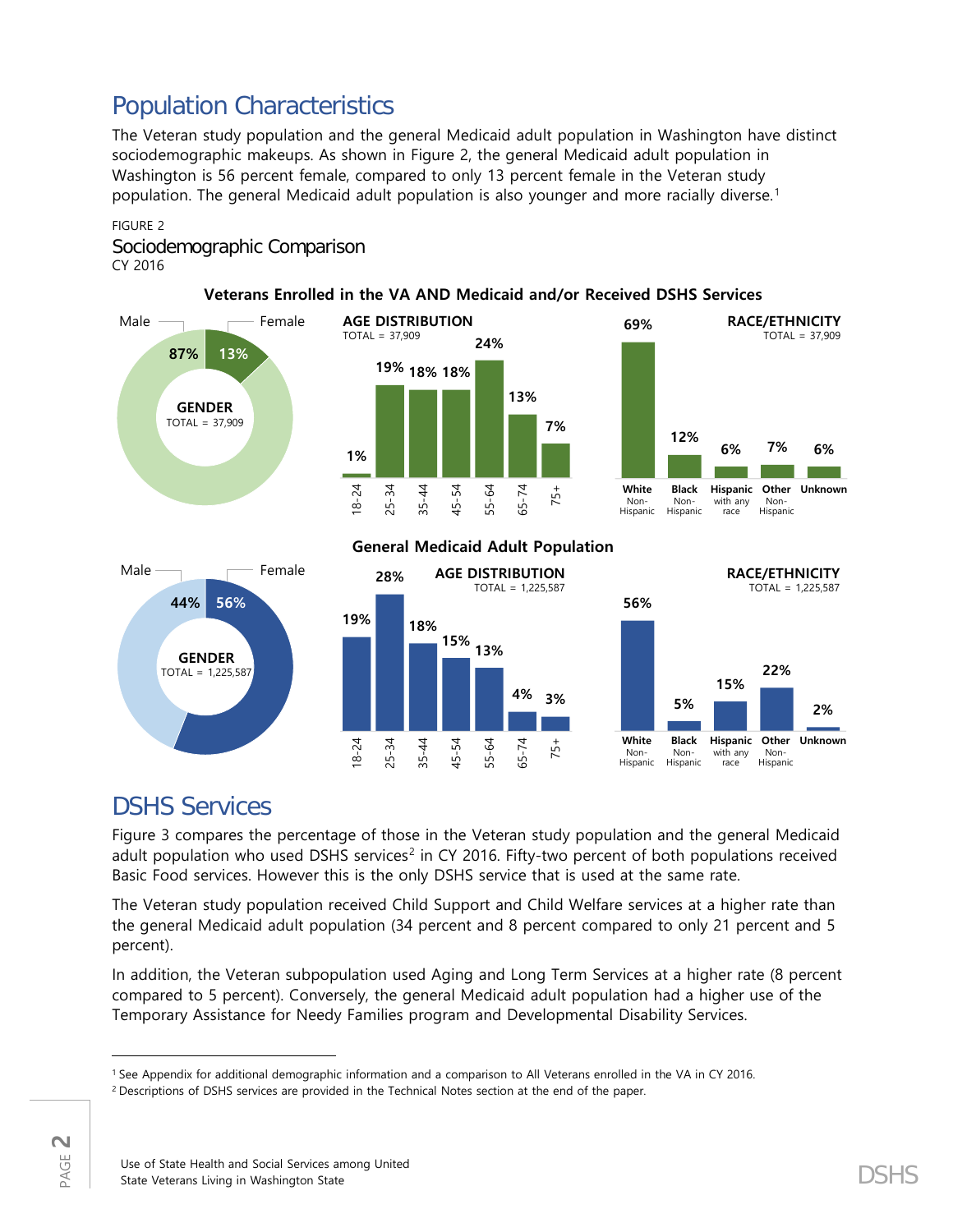# FIGURE 3 DSHS Service Use Comparison

CY 2016

### **Veterans Enrolled in the VA AND Medicaid and/or Received DSHS Services**



# Physical Health Indicators

Physical health indicators were identified using Medicaid claims data.<sup>[3](#page-2-0)</sup> Three indicators were examined: presence of chronic illness, outpatient emergency department use, and inpatient admissions with emergency department activity (see Figure 4). Only 9 percent of the Veteran study population had a chronic illness indicator compared to 16 percent of the general Medicaid adult population. The Veteran study population also had a lower rate of outpatient emergency department use, but had a higher rate of inpatient admissions with ED activity than the general Medicaid adult population.

### FIGURE 4

### Physical Health Indicators CY 2016



<span id="page-2-0"></span>l <sup>3</sup> Information about physical health indicators is only available from Medicaid claims and encounter data. Veterans may also be accessing services through the VA that are not accounted for in these indicators.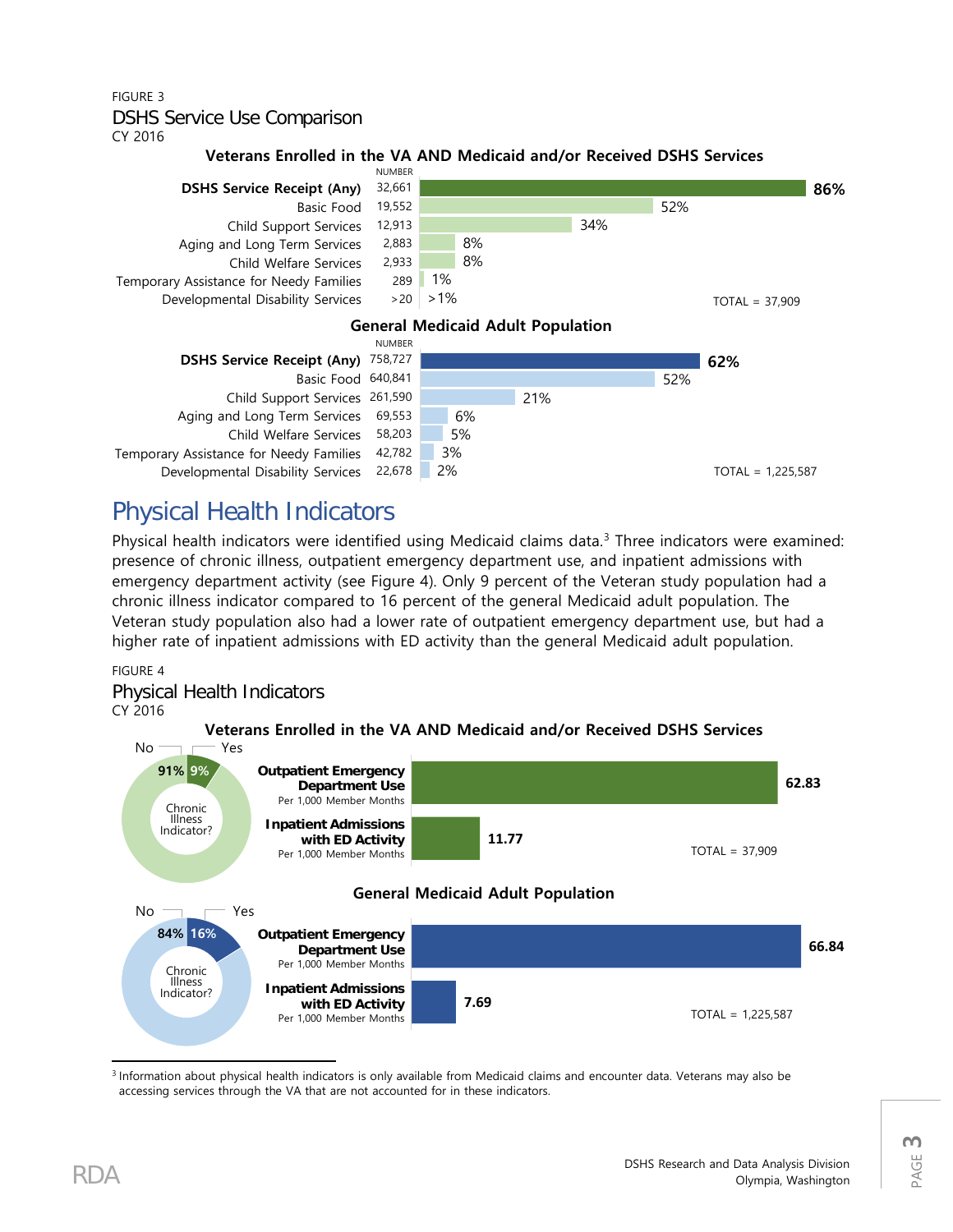# Mental Health Treatment Need and Treatment Penetration

Mental health treatment need and outpatient mental health service receipt were identified using a combination of Medicaid and Veterans Health Administration data. Fifty-six percent of the Veteran study population had a mental health treatment need identified compared to only 42 percent of the general Medicaid adult population. Of those with an identified mental health treatment need, only 59 percent of the Veteran study population and 44 percent of the general Medicaid adult population received a qualifying outpatient mental health service in CY 2016.

FIGURE 5

Outpatient Mental Health Treatment Penetration Rate Comparison

|                                                               | Veterans Enrolled in the VA AND Medicald and/or Received DSHS Services |     |                                                |  |  |  |  |  |  |  |
|---------------------------------------------------------------|------------------------------------------------------------------------|-----|------------------------------------------------|--|--|--|--|--|--|--|
| <b>Mental Health Treatment Need CY 2015-2016</b>              |                                                                        |     | 56%                                            |  |  |  |  |  |  |  |
| <b>Received Outpatient Mental Health Treatment CY 2016</b>    |                                                                        |     |                                                |  |  |  |  |  |  |  |
| 12,565 of 21,149                                              |                                                                        | 33% | MH Treatment Penetration Rate = $59\%$ CY 2016 |  |  |  |  |  |  |  |
| <b>General Medicaid Adult Population</b>                      |                                                                        |     |                                                |  |  |  |  |  |  |  |
| <b>Mental Health Treatment Need CY 2015-2016</b>              |                                                                        |     |                                                |  |  |  |  |  |  |  |
|                                                               |                                                                        | 42% |                                                |  |  |  |  |  |  |  |
| <b>Received Outpatient Mental</b><br>Health Treatment CY 2016 |                                                                        |     |                                                |  |  |  |  |  |  |  |
| 226,127 of 517,012                                            | 18%<br>MH Treatment Penetration Rate = $44\%$ CY 2016                  |     |                                                |  |  |  |  |  |  |  |

## **Veterans Enrolled in the VA AND Medicaid and/or Received DSHS Services**

# Social Determinants of Health

Criminal justice involvement, employment, and homelessness are additional areas where differences between the Veteran study population and the general Medicaid adult population were expected. Interestingly, criminal justice involvement was about the same in the two populations, with 5 percent of the Veteran study population and 6 percent of the general Medicaid adult population having any criminal justice involvement in CY 2016.

The Veteran study population had a slightly higher proportion identified as homeless or unstably housed in CY 2016. However, 8 percent of the Veteran study population used housing services compared to only 3 percent of the general Medicaid adult population.

#### FIGURE 7

Rate of Homelessness/Housing Instability CY 2016

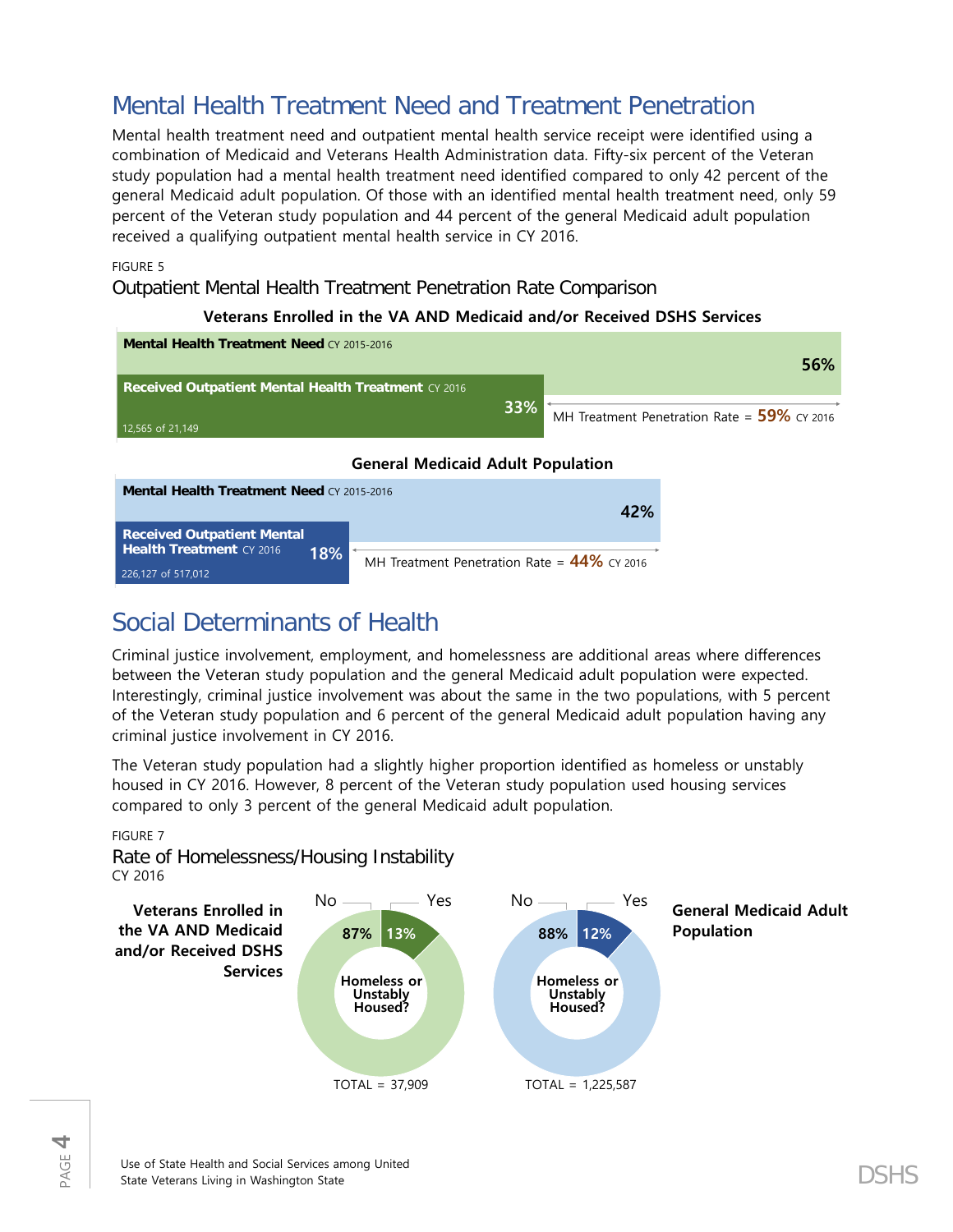### FIGURE 7 Receipt of Housing Services CY 2016

### **Veterans Enrolled in the VA AND Medicaid and/or Received DSHS Services**



### **General Medicaid Adult Population**

|                                                 | <b>NUMBER</b> |    |    |
|-------------------------------------------------|---------------|----|----|
| <b>Any Housing Service</b>                      | 37,462        |    | 3% |
| <b>Homeless Prevention</b>                      | 9,811         | 1% |    |
| Rapid Re-Housing 9,774                          |               | 1% |    |
| Emergency Shelter 13,387                        |               | 1% |    |
| Transitional Housing $3,232$ <1%                |               |    |    |
| Permanent Housing $1,502$ < 1%                  |               |    |    |
| Permanent Supportive Housing $5,162 \times 1\%$ |               |    |    |

36 percent of the working age (18-64) Veterans were employed full time, with 7 percent underemployed and 4 percent employed part-time. A substantial proportion of the Veteran study population (53 percent) had no Employment Security Department reported earnings<sup>[4](#page-4-0)</sup>. When comparing the working age populations (18-64 years), the Veteran study population had higher median annual earnings than the general Medicaid adult population (\$21,207 compared to \$12,875). These are both well under the Washington State median annual earnings of \$36,353. [5](#page-4-1)

#### FIGURE 6

Employment Status Among the working age population (18-64 years old)

### **Veterans Enrolled in the VA AND Medicaid and/or Received DSHS Services**



<span id="page-4-1"></span><span id="page-4-0"></span><sup>4</sup> ESD employment and earnings data does not include Federal government, self-employment, or unreported earnings.<br><sup>5</sup> 2017 Labor Market and Economic Report by the Employment Security Department, April 2018.

l

PAGE **5**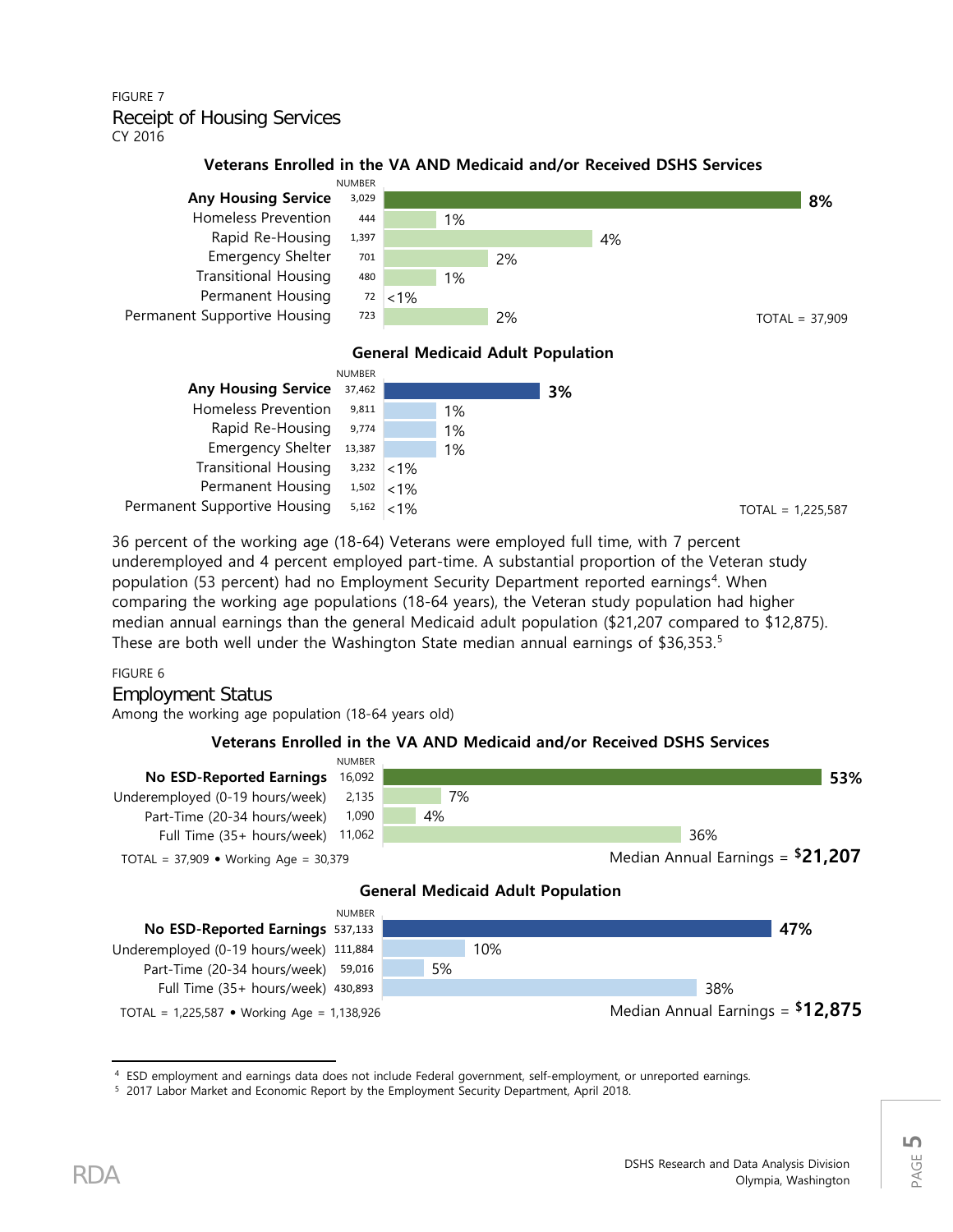# **Discussion**

We found that 17 percent of Veterans who are actively enrolled in the Veteran's Health Administration were also either enrolled in Medicaid and/or received a social service from Washington state in CY 2016. Eighty-six percent of this population received a service from DSHS. Of those who received a DSHS service, 52 percent accessed Basic Food and 34 percent received a child support service. In addition, while homelessness rates were approximately the same (13 percent of the Veteran study population and 12 percent of the general Medicaid adult population), 8 percent of the Veteran study population accessed housing services during CY 2016, compared to only 3 percent of the general Medicaid adult population.

This project also builds on prior research (Henzel et al. 2016) by combining information from both the DSHS Integrated Client Database (ICDB) and the VA, to generate a more comprehensive picture of mental health treatment need service utilization among Veterans in Washington state. Fifty-six percent of the Veteran study population was identified as having a mental health treatment need, with only 59% of those in need receiving a mental health outpatient service in CY 2016.

The data presented here represents progress towards linking cross-system information about services Washington Veterans are using. However, this set of descriptive statistics has limitations. The Veteran population has very different demographic characteristics from the general Medicaid adult population. For example, 56% of the general Medicaid adult population is female, compared to only 13% of this study population. Comparative analyses that stratify results by gender and age could highlight areas where Veterans are underserved compared to the general Medicaid adult population.

In addition, the Veteran's Health Administration provides services to Veterans that are not included (such as homelessness prevention programs and Veterans specific affordable housing programs). Many Veterans age 65 and older may also be receiving services from Medicare, which are not captured in this study. Further work will ideally combine additional need or service utilization information to gain a more complete picture of physical health, behavioral health, and social service needs of Veterans in the state of Washington.

#### **REFERENCES**

Henzel, P., Lucenko, B., Ford Shah, M., Hughes, R., and Felver, B. (2016). Veterans Receiving DSHS Services Following Discharge from Military Service. Olympia, WA, DSHS Research and Data Analysis Division. <https://www.dshs.wa.gov/sesa/rda/research-reports/veterans-receiving-dshs-services-following-discharge-military-service>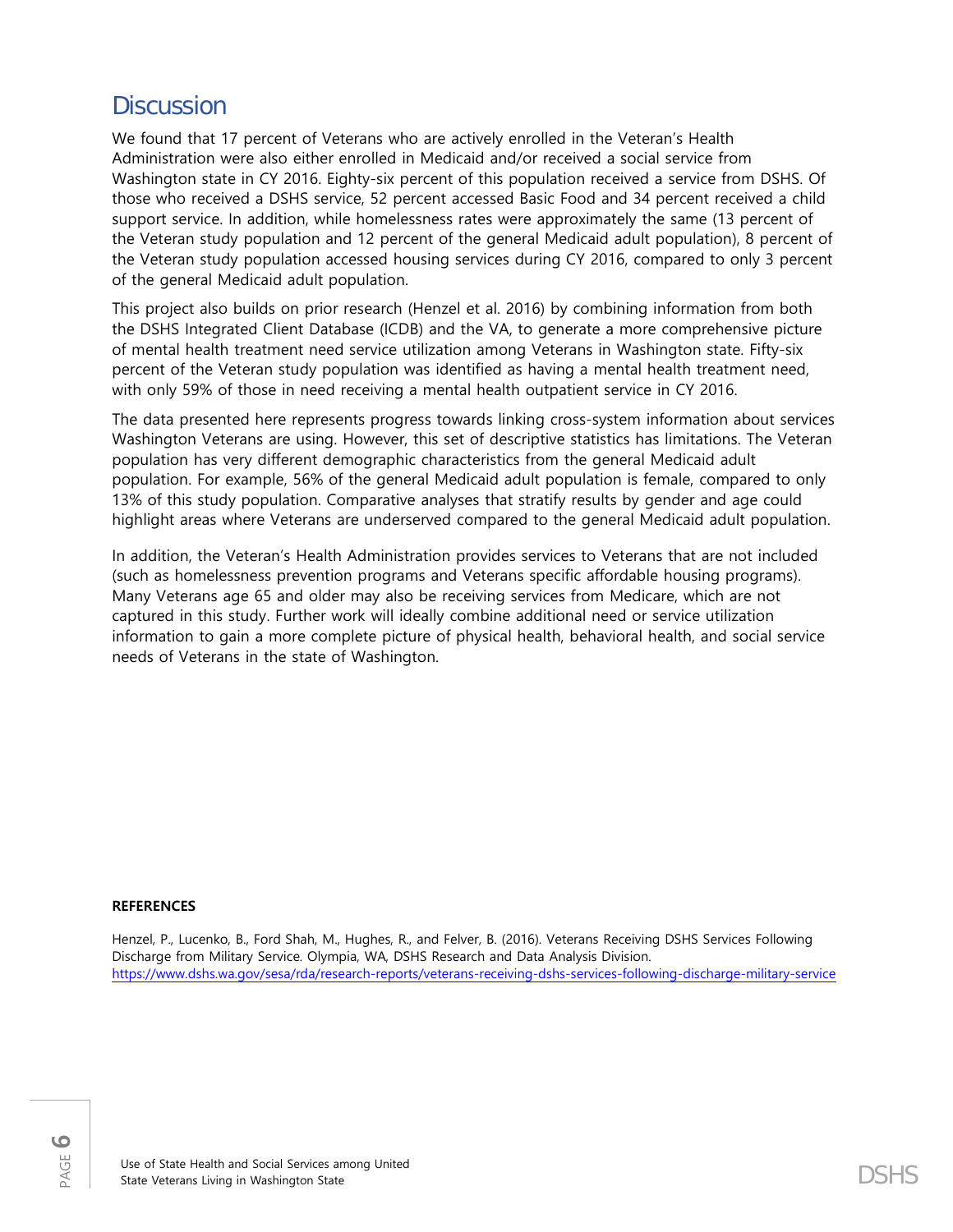#### **STUDY DESIGN AND OVERVIEW**

This study examines the social and health service use of Veterans in the state of Washington. In particular, this study is focused on Veterans who may receive services from both the Veteran's Health Administration (VA) and other state agencies (such as the Department of Social and Health Services and the Health Care Authority).

Matching procedures were used to identify Veterans actively enrolled in the VA in CY 2016 who also appeared in the DSHS Integrated Client Database. Analyses were then restricted to those who were enrolled in Medicaid and/or received DSHS services in CY 2016. Of the 226,311 Veterans in the CY 2016 VA cohort, 46 percent had ever received services from DSHS or enrolled in Medicaid (n=108,484). However, only 17 percent (n=37,909) received services in CY 2016.

#### **STUDY POPULATION**

This report focuses on two groups:

- 1) **Veterans with Medicaid and/or DSHS Service Receipt**. Veterans actively enrolled in the Veterans Health Administration (VA) in Washington during CY 2016 (who were alive for the entirety of CY 2016) who also enrolled in Medicaid and/or receive a DSHS service in CY 2016.
- 2) **General Medicaid Adult Population.** Individuals, age 18 and older (who were alive for the entirety of CY 2016), who were enrolled in Medicaid in Washington during CY 2016.

#### **DATA SOURCES AND MEASURES**

RDA leveraged data from two sources: the DSHS Integrated Client Database (ICDB) and the Veteran's Health Administration Corporate Data Warehouse.

- **Veteran specific measures:** Enrollment in the VA and identification of mental health treatment need and outpatient mental health service receipt from VA clinics was provided by the Veteran's Health Administration Corporate Data Warehouse.
- **Public assistance:** Basic Food and TANF receipt were identified through data from the DSHS Automated Client Eligibility System (ACES) summarized in RDA's Client Services Database. The Basic Food program is Washington's version of the U.S. Department of Agriculture's Supplemental Nutrition Assistance Program (SNAP). This program provides monthly benefits to buy food for low income persons and the benefit amounts are based on family size and income. TANF (Temporary Assistance for Needy Families) provides temporary cash assistance for families in need.
- **Child support and child welfare:** Child support and child protective services investigations and out-of-home placement indicators were drawn from RDA's Client Services Database and identify individuals who received at least one month of the service in CY 2016. Child support services include collection and disbursement of child support and custody issues. Child welfare services include child protective services, foster parenting, and adoption services. Child support services and child welfare services moved from the Department of Social and Health Services to the Department of Children, Youth, and Families on July 1, 2018.
- **Aging and long term services:** Long-term care services were drawn from RDA's Client Services Database. Aging and long term services include home and community based services, adult protective services, and residential care services that are provided by the Department of Social and Health Services Aging and Long Term Services Administration.
- **Developmental disability services:** The Department of Social and Health Services Developmental Disabilities Administration provides services and supports to individuals with developmental disabilities and their families. These services include individual and family support, day programs, and community and residential programs. Service information is drawn from RDA's Client Services Database.
- **Physical health indicators:** Chronic illness and emergency department use (inpatient or outpatient) come from administrative data in the ICDB. These indicators are calculated over a 12-month period (CY 2016) and are restricted to those with at least one month of medical eligibility during that period.
	- − **Chronic illness**: defined as a Chronic Illness and Disability Payment System (CDPS) risk score greater than or equal to 1.